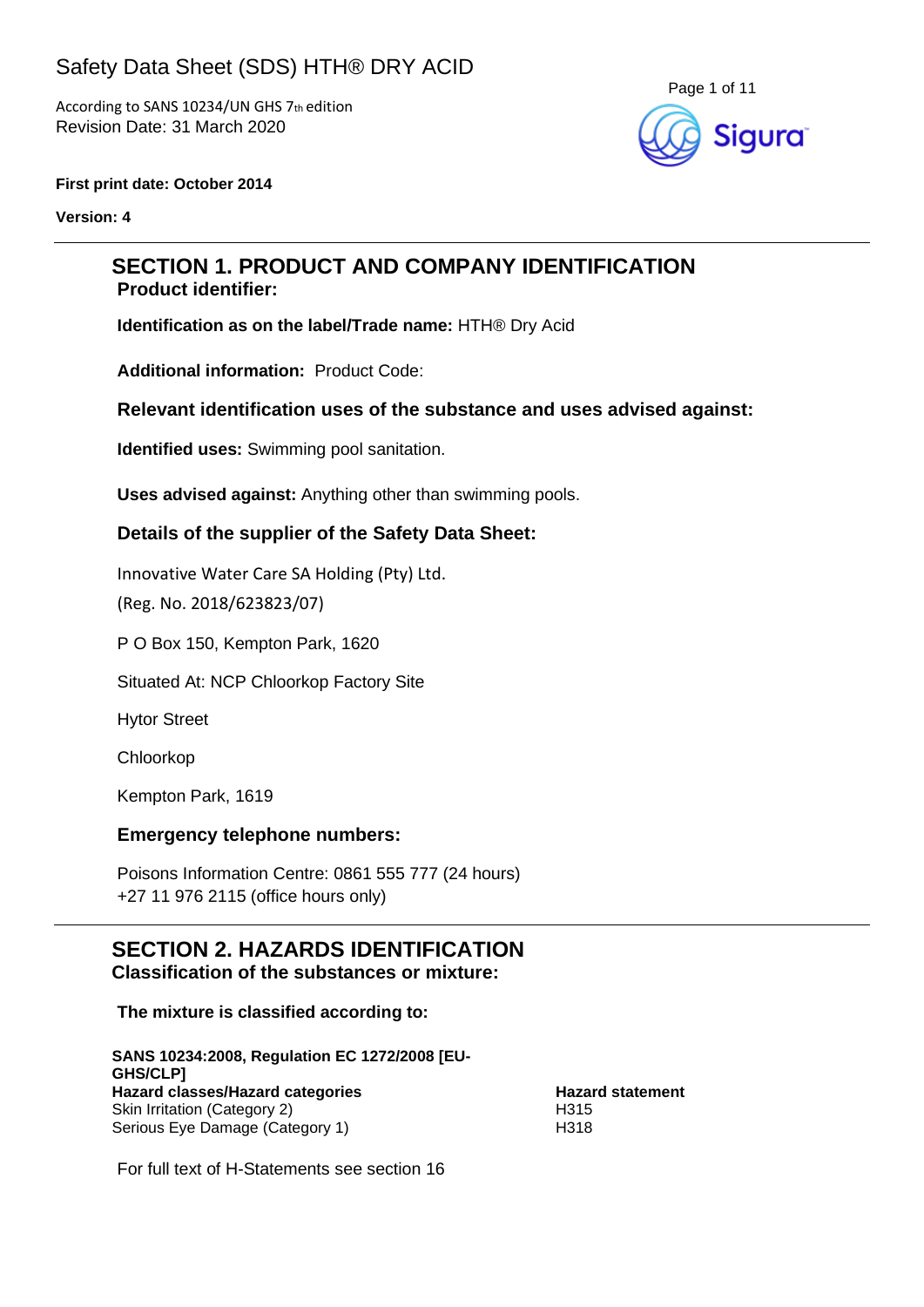According to SANS 10234/UN GHS 7th edition Revision Date: 31 March 2020



#### **The most important adverse effects:**

**The most important adverse physiochemical effects:** None.

**The most important adverse human health effects:** Causes skin irritation and serious eye damage.

**Label elements:**

**Hazard pictograms:**



#### **Signal Words: DANGER**

**Hazard Statements:** H315 Causes severe skin irritation. H318 Causes serious eye damage.

**Precautionary Statements:** P264 Wash skin thoroughly after handling. P280 Wear eye protection/face protection. P282 Wear protective gloves. P302 + P352 IF ON SKIN: Wash with plenty of soap and water. P312 Call a POISON CENTER/doctor if you feel unwell. P305 +P351 +P338 + P310: IF IN EYES: Rinse cautiously with water for several minutes. Remove contact lenses, if present and easy to do. Continue rinsing. Immediately call a POISON CENTER or doctor/ physician. P312: Call POISON CENTRE or doctor/physician if you are feeling unwell. P332 + P313: If skin irritation occurs: Get medical advice/attention. P362: Take off contaminated clothing and wash before reuse. P402 + P404 Store in a dry place. Store in a closed container, P410 + P403 Protect from sunlight. Store in a well-ventilated place. P501 Dispose of contents/container in accordance with local regulation.

**Special labelling of certain mixtures**: None known.

**Other hazards:** None known.

**SECTION 3. COMPOSITION/INFORMATION ON INGREDIENTS**

**Substance/Mixture:** Mixture **Ingredients:**

|                         | CAS-No.   | Concentration | <b>Classification</b>                 |  |
|-------------------------|-----------|---------------|---------------------------------------|--|
| Substance name (IUPAC)  | EC-No.    | % by weight   | EC1272/2008                           |  |
| Sodium hydrogensulphate | 7681-38-1 | 95-100        | Serious eye damage (Category 1) H318. |  |
|                         | 231-665-7 |               |                                       |  |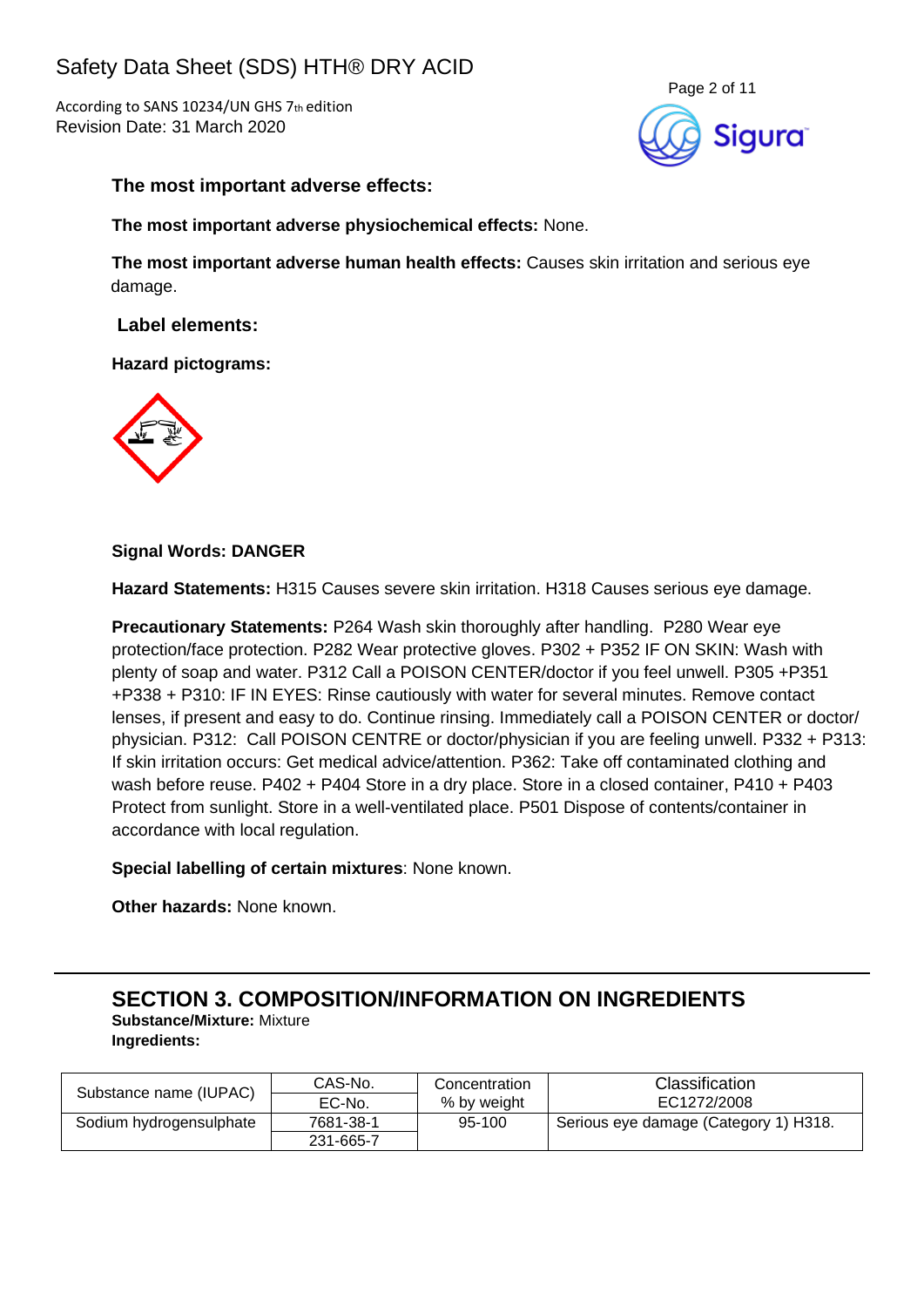According to SANS 10234/UN GHS 7th edition Revision Date: 31 March 2020



There are no additional ingredients present which, within the current knowledge of the supplier and in the concentrations applicable, are classified as hazardous to health or the environment and hence require reporting in this section.

Occupational exposure limits, if available listed in Section 8. For the full text of the H-Statements mentioned in this Section, see Section 16.

#### **SECTION 4. FIRST AID MEASURES Description of first aid measures:**

**In case of inhalation:** Remove person into fresh air. Seek medical attention if breathing becomes difficult or if respiratory irritation develops. If not breathing, give artificial respiration. Call for medical assistance.

**In case of skin contact:** Wash off with soap and plenty of water for at least 15 minutes. If clothing comes into contact with the product, the clothing should be removed immediately and laundered before re-use. Seek medical attention if irritation develops.

**In case of eye contact:** Immediately flush eyes with plenty of water for at least 15 minutes. Remove contact lenses after the initial 1-2 minutes and continue flushing. Seek medical attention immediately.

**In case of ingestion:** Seek medical attention. Do NOT induce vomiting unless directed to do so by a doctor. Never give anything by mouth to an unconscious person

#### **Most important symptoms and effects, both acute and delayed:**

**Inhalation:** This product is corrosive to all tissues contacted and upon inhalation, may cause irritation to mucous membranes and respiratory tract.

**Ingestion:** This product is corrosive to all tissues contacted.

**Skin Contact: DRY MATERIAL CAUSES MODERATE SKIN IRRITATION., WET MATERIAL CAUSES SKIN BURNS.** The dry material is irritating to the skin, however when wet, it will produce burns to the skin.

**Eye Contact:** Corrosive. Contact can cause blurred vision, redness, pain and severe tissue burns.

#### **Indication of any immediate medical attention and special treatment needed:**

None.

### **SECTION 5. FIREFIGHTING MEASURES Extinguisher media:**

**Suitable extinguisher media**: Choose extinguishing media suitable for surrounding materials.

**Unsuitable extinguishing media:** Water jet.

**Special hazards arising from the mixture:**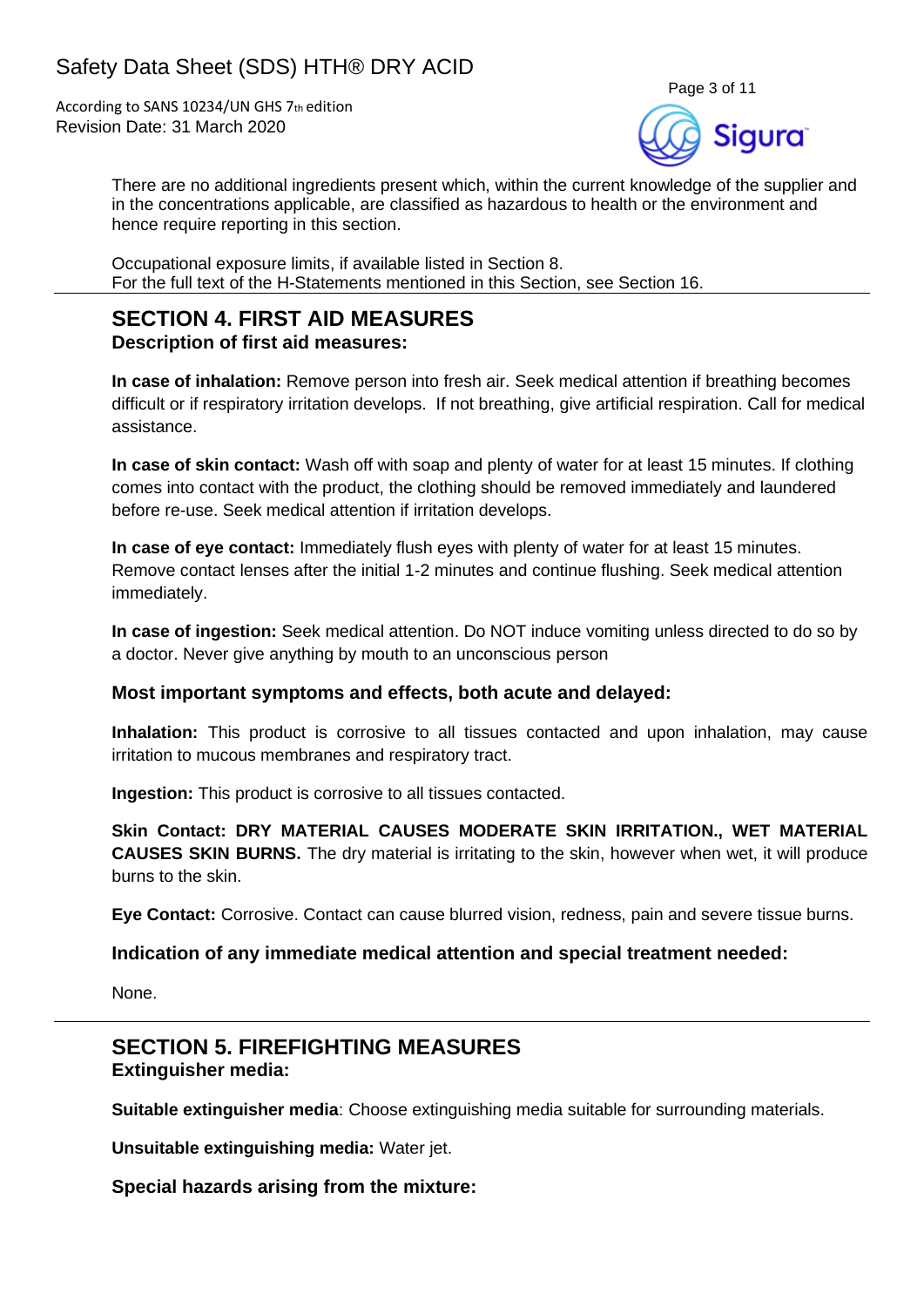According to SANS 10234/UN GHS 7th edition Revision Date: 31 March 2020



During a fire, irritating and highly toxic gases may be generated by thermal decomposition or combustion.

### **Advice for fire-fighters:**

Evacuate area and contact emergency services. Toxic gases may be evolved in a fire situation. Remain upwind and notify those downwind of hazard. Wear full protective equipment including Self Contained Breathing Apparatus (SCBA) when combating fire.

#### **Additional information:**

None.

### **SECTION 6. ACCIDENTAL RELEASE MEASURES Personal precautions, protective equipment and emergency procedures:**

Additional protective clothing must be worn to prevent personal contact with this material. Those items include but are not limited to boots, impervious gloves, hard hat, splash-proof goggles, impervious clothing, i.e., chemically impermeable suit, self-contained breathing apparatus**.**

**For non-emergency personnel:** Isolate area. Keep unnecessary and unprotected personnel from entering the area. Avoid inhalation, and contact with skin. Refer to Section 7, Handling, for additional precautionary measures. Use appropriate safety equipment. For additional information, refer to Section 8, Exposure Controls and Personal Protection.

**For emergency responders**: Isolate area. Keep unnecessary and unprotected personnel from entering the area. Avoid inhalation, and contact with skin. Refer to Section 7, Handling, for additional precautionary measures. Use appropriate safety equipment. For additional information, refer to Section 8, Exposure Controls and Personal Protection

#### **Environmental precautions:**

Prevent from entering into soil, ditches, sewers, waterways and/or groundwater.

#### **Methods for containment and cleaning up:**

**Air release**: Vapours may be suppressed using water fog.

**Water release**: Notify all downstream users of possible contamination. Divert water flow around spill if possible and safe to do so. Contain all solids for treatment or disposal.

**Land release**: Sweep up and place in suitable clean, dry containers for reclamation or later disposal. Do not place spill materials back in their original containers.

#### **Reference to other sections:**

See section 7 for information on safe handling.

See section 8 for information on personal protection equipment.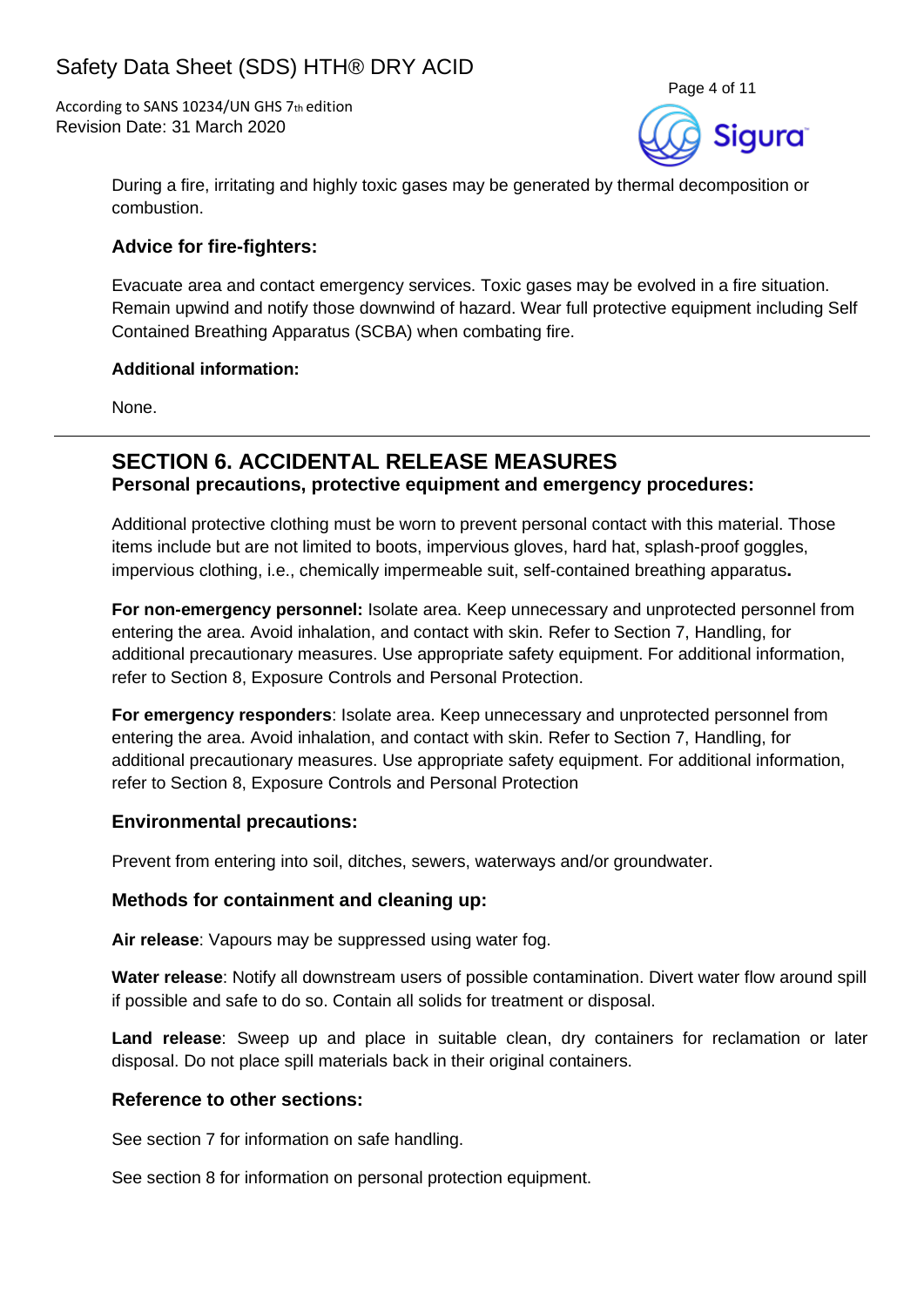According to SANS 10234/UN GHS 7th edition Revision Date: 31 March 2020



See section 13 for information on disposal.

### **Additional information:**

Stop source of spill as soon as possible and notify appropriate personnel. Utilize emergency response personal protection equipment prior to the start of any response. Evacuate all nonessential personnel. Dispose of spill residues per guidelines under Section 13, Disposal Consideration.

### **SECTION 7. HANDLING AND STORAGE Precautions for safe handling:**

**Precautions for safe handling:** Avoid inhalation of dust and fumes. Do not take internally. Avoid contact with skin, eyes and clothing. Upon contact with skin or eyes, wash off with water. Remove contaminated clothing and wash before reuse.

**Protective measures:** Observe directions on label and instructions for use. Avoid contact with skin and eyes. Avoid formation of dust and aerosols. Provide appropriate exhaust ventilation at places where dust is formed.

#### **Conditions for safe storage, including incompatibilities:**

**Storage**: Store in a cool dry ventilated location, away from sources of ignition or other incompatible conditions and chemicals. Keep container(s) closed. Avoid contact with water, or moist air. Incompatible to strong alkalis.

#### **Do not store at temperatures above:** 175°C.

**Specific end uses:** Use only as directed.

## **SECTION 8. EXPOSURE CONTROLS/PERSONAL PROTECTION Control parameters:**

**Occupational exposure limits:** No data available.

**Biological exposure indices (BEI):** No data available.

**Additional exposure limits under the conditions of use:** No data available.

#### **Exposure control:**

**Appropriate engineering controls**: Avoid inhalation. Use in well ventilated areas. Where an inhalation risk exists, mechanical extraction ventilation is recommended. Maintain dust levels below the recommended exposure limit if applicable.

#### **Protective equipment for routine use of product:**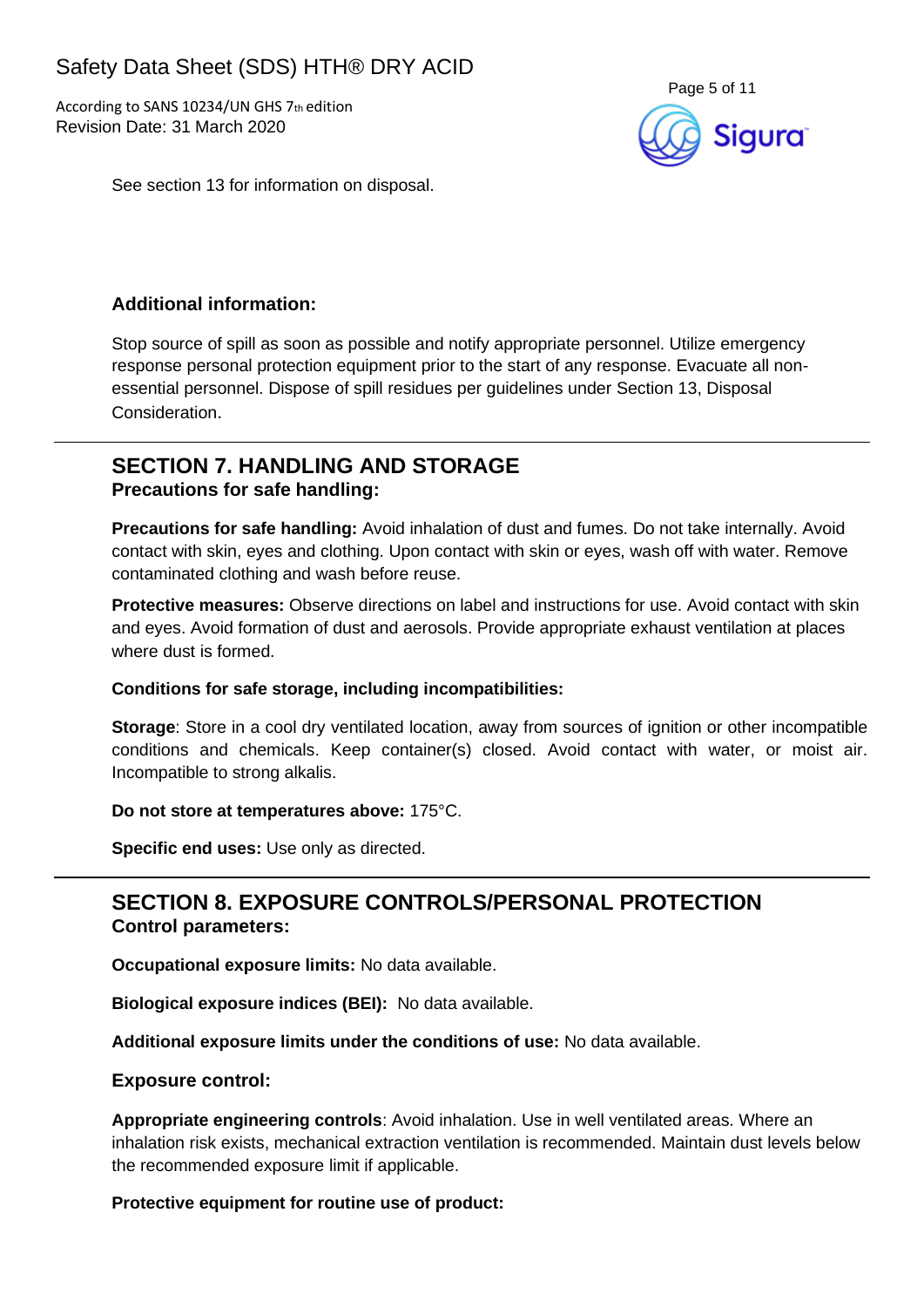According to SANS 10234/UN GHS 7th edition Revision Date: 31 March 2020



**Respiratory Protection:** If dusting occurs, wear an approved respirator. Otherwise use general exhaust ventilation.

**Skin protection:** Wear impervious gloves to avoid skin contact.

**Protective clothing type:** Butyl rubber, neoprene.

**Eye protection:** Use chemical safety goggles.

**General Protection Measures:** An eye wash and safety shower should be provided in the immediate work area.

**Environmental exposure controls:** Prevent from entering soil, ditches, sewers, waterways and/or groundwater.

### **SECTION 9. PHYSICAL AND CHEMICAL PROPERTIES Information on basic physical and chemical properties**

**Appearance (form):** Solid granules.

**Colour:** Off- white.

**Odour:** Pungent.

**Odour threshold:** Not known.

**pH (5% solution):** <1.0

**Melting point/range (°C): Not known.** 

**Boiling point/range (<sup>o</sup>C):** Decomposes 177<sup>o</sup>C**.**

**Flash point (<sup>o</sup>C):** Not known.

**Evaporation rate:** Not known.

**Flammability (solid, gas, liquid):** Not flammable.

**Ignition temperature (°C):** Not known.

**Upper/lower flammability/explosive limits:** Not applicable.

**Vapour pressure (20<sup>o</sup>C):** Not known.

**Vapour density:** Not known.

**Relative density (25 <sup>o</sup>C):** Not known.

**Water solubility (g/l) at 25 <sup>o</sup>C:** 1080.00000 g/L 68.00 °F

**n-Octanol/ Water partition coefficient:** Not known.

**Auto-ignition temperature:** Not known.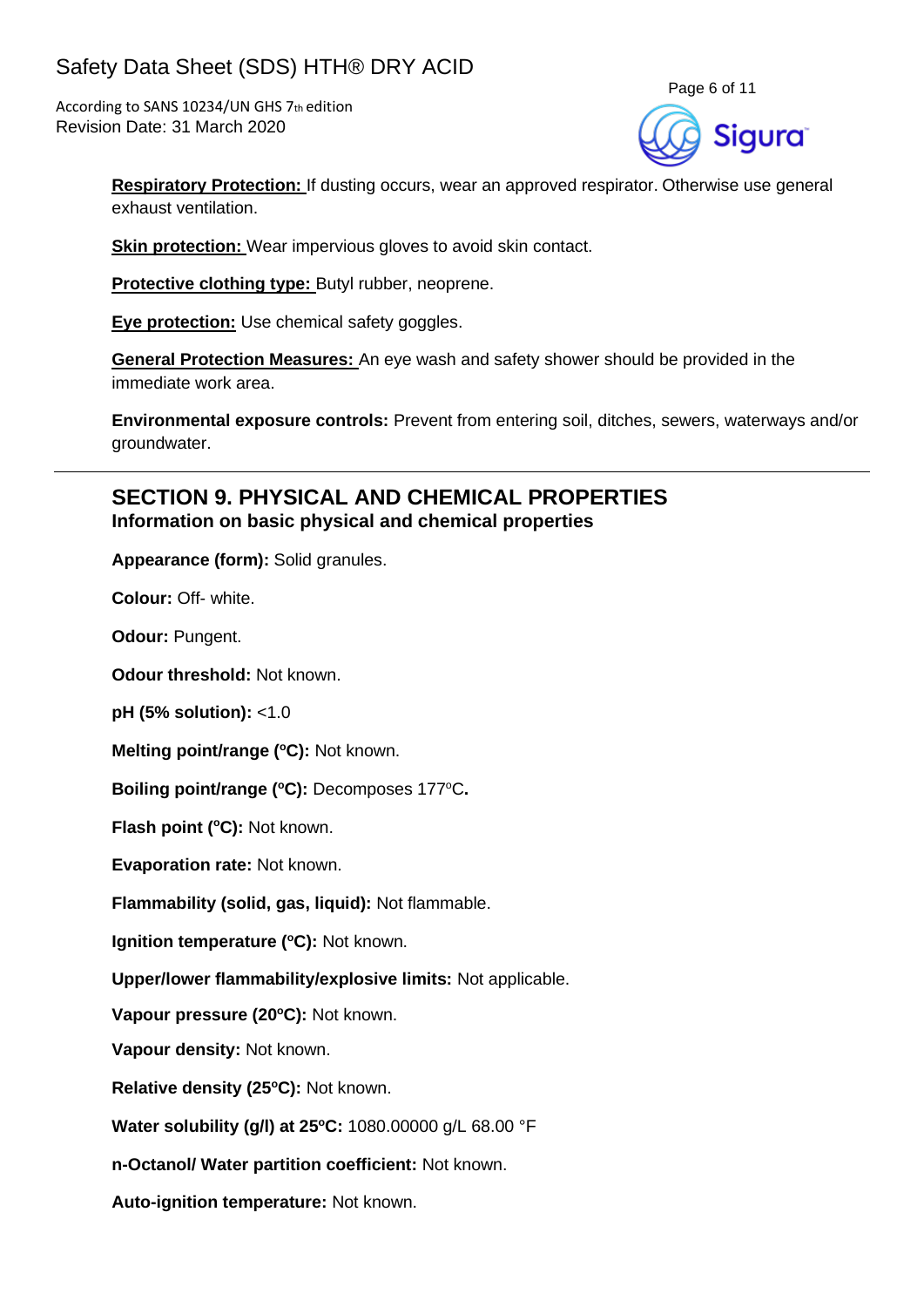According to SANS 10234/UN GHS 7th edition Revision Date: 31 March 2020



**Decomposition temperature: 315°C.** 

**Viscosity, dynamic (mPa s):** Not known.

#### **Physical hazards:**

None.

**Other information:**

**Volatiles by volume @ 21°C (70°F):** Not applicable.

**Fat solubility (solvent-oil to be specified):** Not known.

**Bulk density:** Not known.

**Dissociation constant in water (p Ka):** Not known.

**Oxidation-reduction potential:** Not known.

## **SECTION 10. STABILITY AND REACTIVITY Reactivity:**

Stable under normal conditions. Not sensitive to mechanical shock. Not sensitive to static discharge. Will react in water to form a weak solution of sulphuric acid.

#### **Chemical stability:**

Stable under recommended conditions of storage. Product will not undergo hazardous polymerization.

#### **Possibility of hazardous reactions:**

Hazardous polymerization is not expected to occur.

#### **Conditions to avoid:**

Sparks, open flame, other ignition sources, and elevated temperatures.

#### **Incompatible materials:**

Acids, bases and oxidisers.

#### **Hazardous decomposition products:**

Sulphur oxides.

**SECTION 11. TOXICOLOGICAL INFORMATION Toxicokinetics, metabolism and distribution:**

**Non-human toxicological data:** No data available.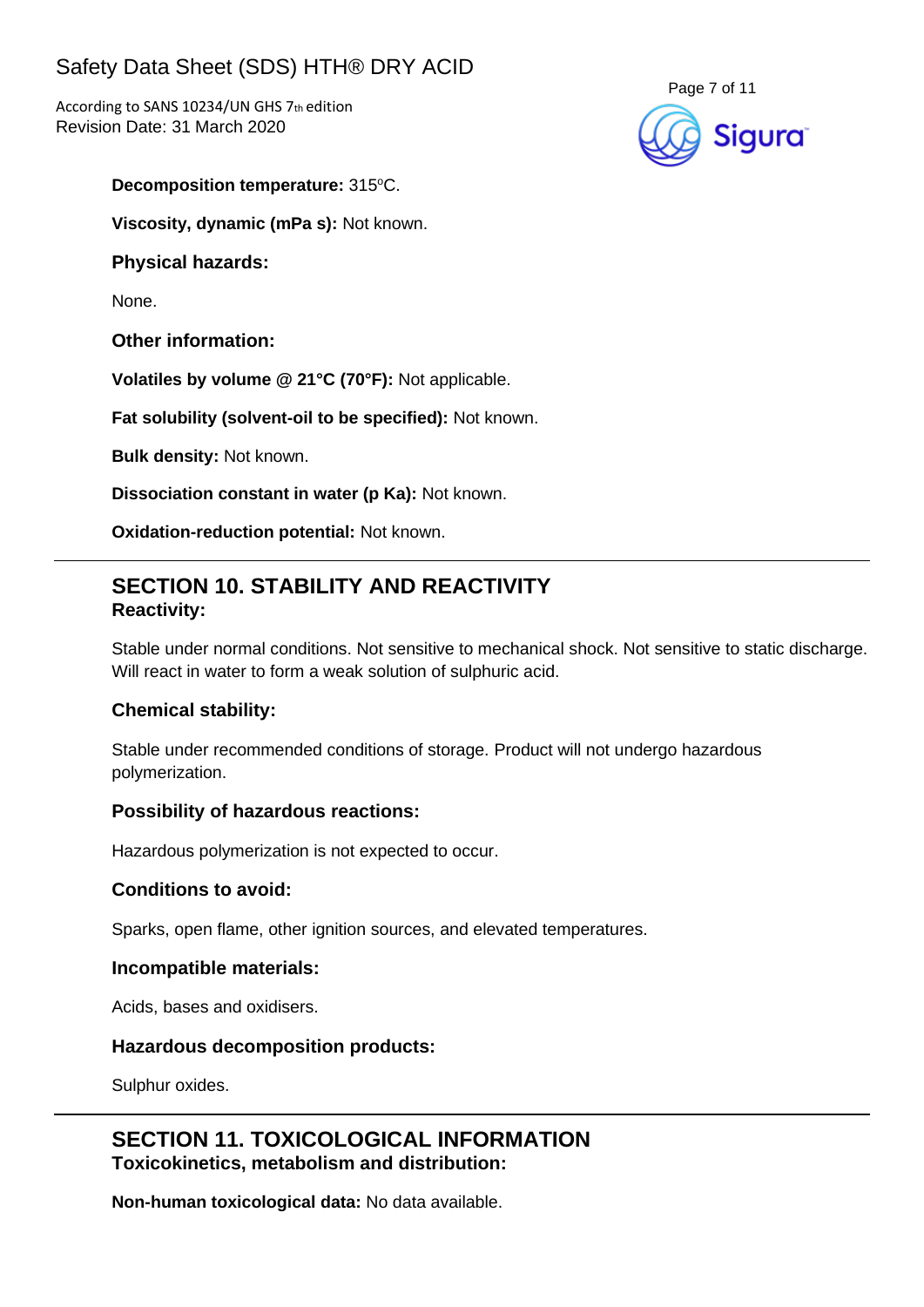According to SANS 10234/UN GHS 7th edition Revision Date: 31 March 2020



**Method:** No data available.

**Dosage:** No data available.

**Routes of administration:** No data available.

**Results:** No data available.

**Absorption:** No data available.

**Distribution:** No data available.

**Metabolism:** No data available.

**Excretion:** No data available.

**Information on toxicological effects:**

**Acute toxicity:**

**Sodium hydrogensulphate**

Acute oral  $LD_{50}$  for rat 2 800 mg/kg (estimated).

**Skin corrosion/irritation:** DRY MATERIAL CAUSES MODERATE SKIN IRRITATION, WET MATERIAL CAUSES SKIN BURNS.

**Serious eye damage/irritation:** Corrosive to eyes.

**Respiratory or skin sensitization:** This material is not known or reported to be a skin or respiratory sensitiser.

**Germ cell mutagenicity: Sodium hydrogensulphate:** This product was determined to be nonmutagenic in the Ames assay., This product has been shown to be negative for cell transformation in the Syrian hamster embryo (SA7/SHE) cell assay.

**Carcinogenicity:** This product is not known or reported to be carcinogenic by any reference source including IARC, OSHA, NTP or EPA.

**Reproductive toxicity:** Not known or reported to cause reproductive or developmental toxicity.

**STOT-single exposure:** No data available.

**STOT-repeated exposure:** No data available.

**Aspiration hazard:** No data available.

## **SECTION 12. ECOLOGICAL INFORMATION Toxicity:**

Slightly toxic to fish and other aquatic organisms.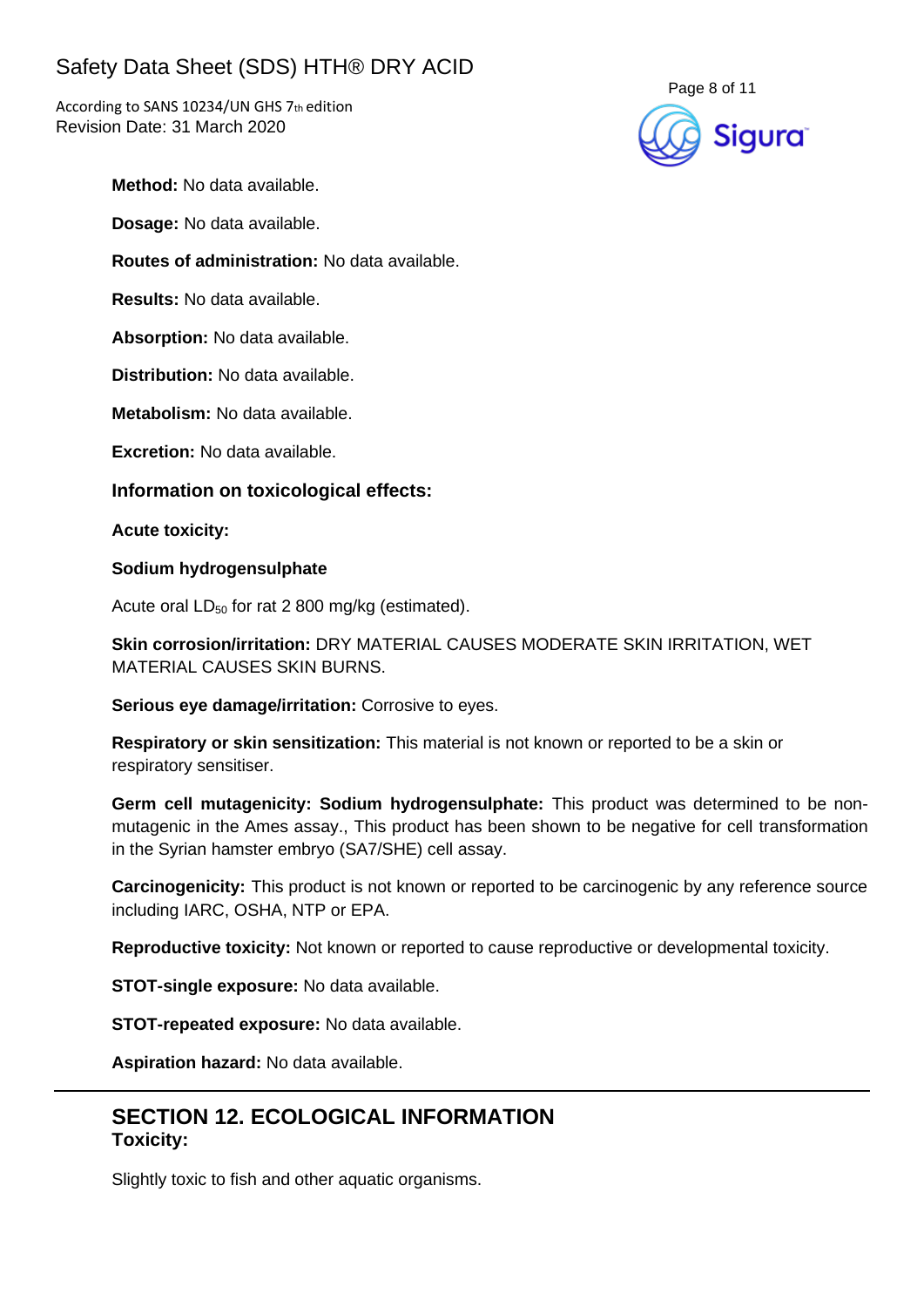According to SANS 10234/UN GHS 7th edition Revision Date: 31 March 2020



#### **Sodium hydrogensulphate:**

**Fish**: LC<sub>50</sub> (96 h) for Bluegill sunfish (*Lepomis macrochirus*) 12 750 mg/L, Fathead minnow (*Pimephales promelas*) 7 960 mg/L and Mosquito fish (*Gambusia affinis*) 3 750 mg/L.

**Daphnia**: LC<sub>50</sub> (48 h) water flea (*Daphnia magna*) 2 564 mg/L and (*Ceriodaphnia dubia*) 3 080 mg/L.

#### **Persistence and degradability:**

No data available.

#### **Bioaccumulative potential:**

No data available.

#### **Mobility in soil**

No data available.

#### **Results of PBT& vPvB assessment:**

No data available.

#### **Other adverse effects:**

No data available.

#### **SECTION 13. DISPOSAL CONSIDERATIONS Waste treatment methods:**

Dispose of in accordance with municipal, provincial and national regulations.

#### **Product/ packaging disposal:**

CARE MUST BE TAKEN TO PREVENT ENVIRONMENTAL CONTAMINATION FROM THE USE OF THE MATERIAL. THE USER OF THE MATERIAL HAS THE RESPONSIBILITY TO DISPOSE OF UNUSED MATERIAL, RESIDUES AND CONTAINERS IN COMPLIANCE WITH ALL RELEVANT LOCAL, NATIONAL LAWS AND REGULATIONS REGARDING TREATMENT, STORAGE AND DISPOSAL FOR HAZARDOUS AND NONHAZARDOUS WASTES.

## **SECTION 14. TRANSPORT INFORMATION**

|                                | Land transport<br>(ADR/RID) | Sea transport<br>(IMDG) | Air transport<br>(ICAO/IATA) |
|--------------------------------|-----------------------------|-------------------------|------------------------------|
| UN-Number                      | Not required                | Not required            | Not required                 |
| <b>UN Proper shipping</b>      | Not required                | Not required            | Not required                 |
| name:                          |                             |                         |                              |
| <b>Transport hazard class:</b> | Not required                | Not required            | Not required                 |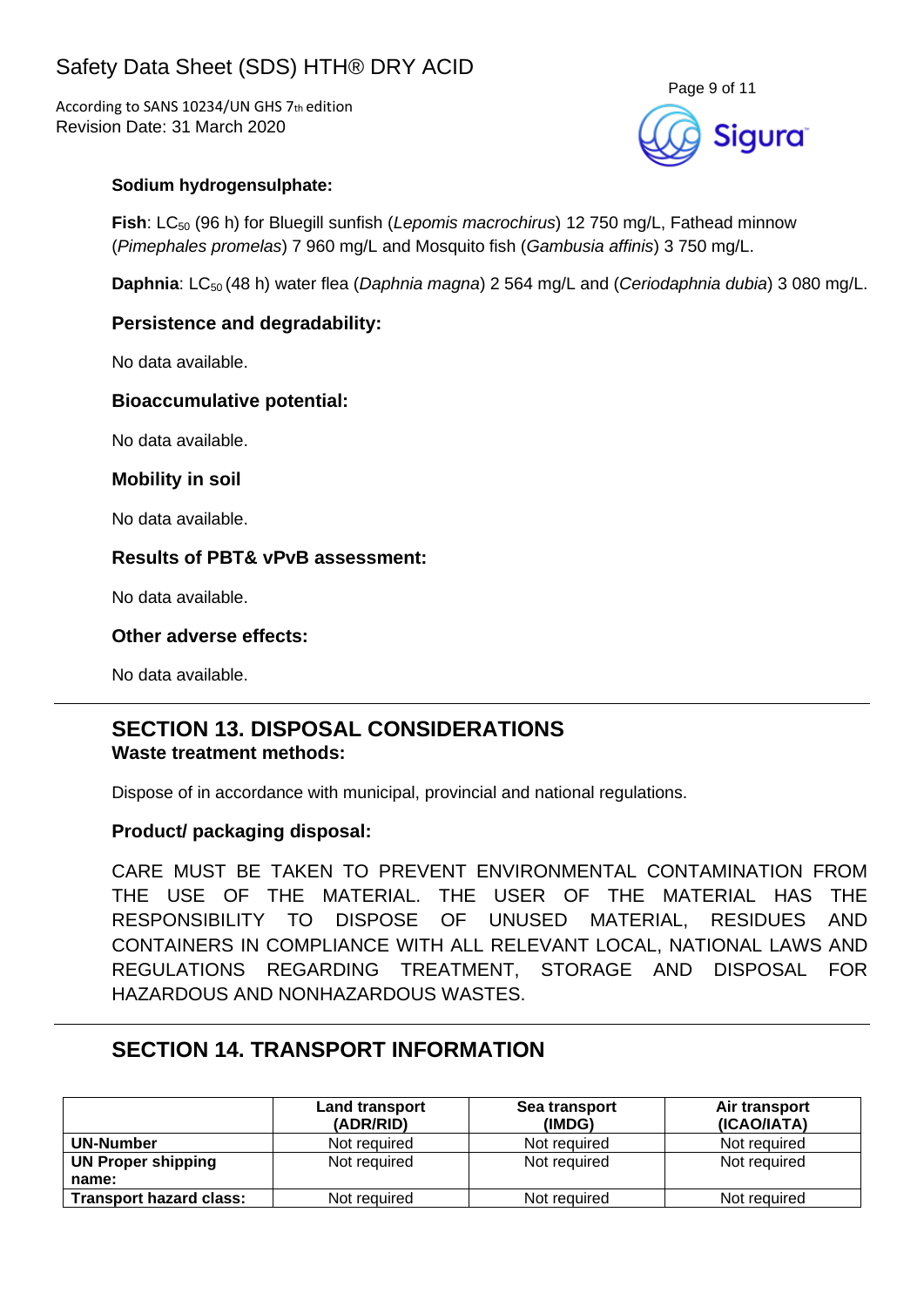According to SANS 10234/UN GHS 7th edition Revision Date: 31 March 2020



| Packaging group:                                                                             | Not required   | Not required   | Not required   |
|----------------------------------------------------------------------------------------------|----------------|----------------|----------------|
| <b>Marine pollutant:</b>                                                                     | No             | No             | No.            |
| <b>Special precautions for</b>                                                               | No information | No information | No information |
| user:                                                                                        |                |                |                |
| <b>Transport in bulk</b><br>according to MARPOL<br>73/78 Annex II and the<br><b>IBC</b> code | No information | No information | No information |

## **SECTION 15. REGULATORY INFORMATION**

**Safety, health and environmental regulations/legislation for the mixture:**

**Relevant information regarding authorization:** Occupational Health and Safety Act 1993 Regulation for Hazardous Chemical Substances.

**Relevant information regarding restrictions:** None known.

**EU regulations:** Regulation EC 1272/2008 [EU-GHS/CLP]

**Other National regulations:** None.

**Chemical Safety Assessment carried out?** No.

### **SECTION 16. OTHER INFORMATION Indication of changes:**

GHS aligned.

2020/03/31 – Company logo changed to Sigura; Details of the supplier of SDS changed to reflect new

entity name.

#### **Relevant classification and H statements (number and full text):**

H315 Causes skin irritation. H318 Causes serious eye damage.

#### **Training instructions:**

Use as instructed.

#### **Further information:**

This information is based upon the present state of our knowledge. This SDS has been compiled and is solely intended for this product.

#### **Notice to readers:**

Employers should use this information only as a supplement to other information gathered by them, and should make independent judgement of suitability of this information to ensure proper use and protect the health and safety of employees.